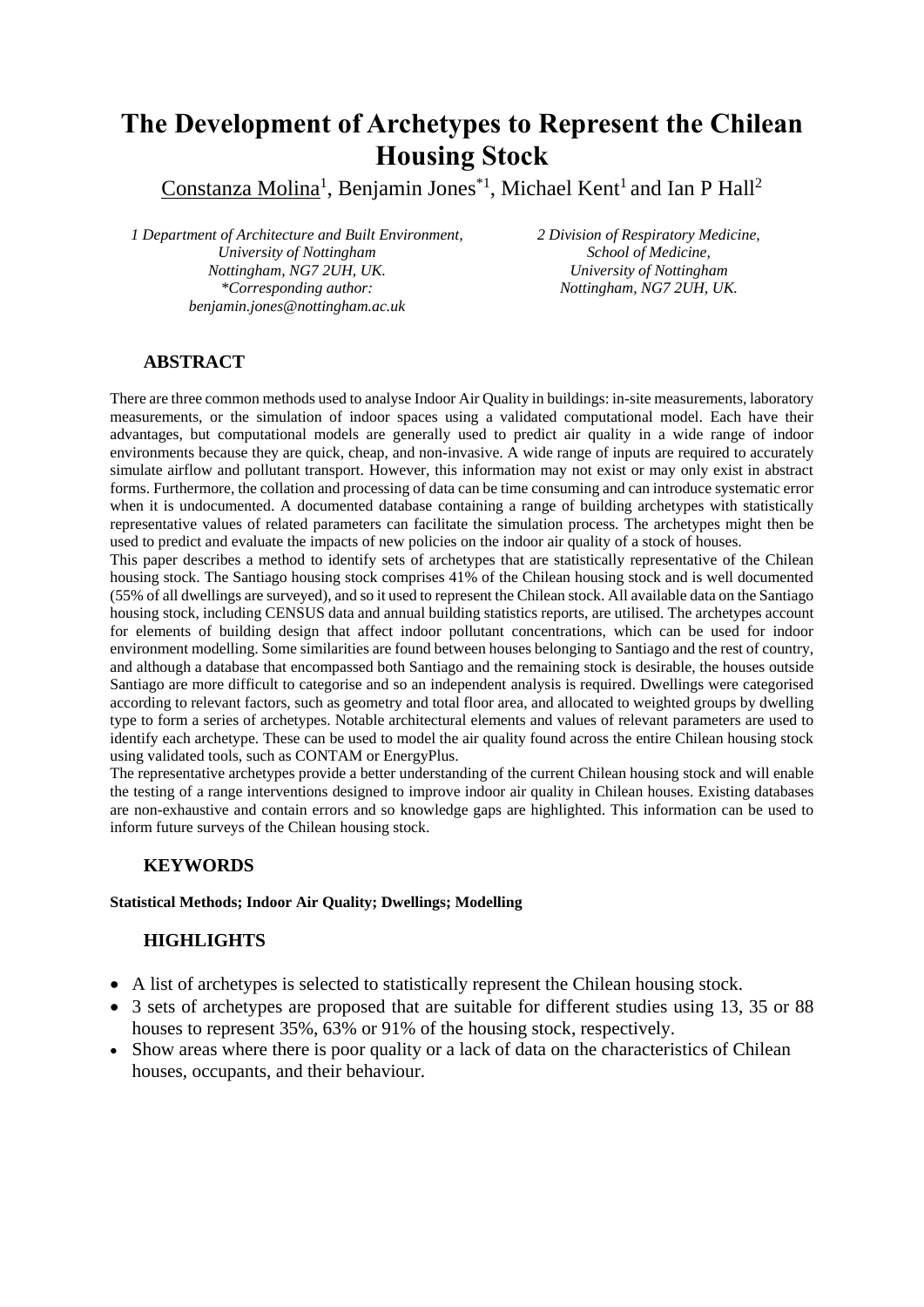## **1 INTRODUCTION**

Air Quality assessments are either conducted for outdoor ambient air or for indoor air. Air quality in indoor environments depends on a range of factors such as the building's design, use, and environment. Indoor exposures are then affected by three systems, which makes indoor air quality (IAQ) analysis a complex task because they involve: i) a heterogeneous, and sometimes peculiar, building stock; ii) a population with varied characteristics, composition and behaviours; and iii) the presence of mixtures of pollutants that may be difficult to identify and quantify. These three systems are constantly interacting with each other, and their parameters and characteristics need to be considered in order to analyse their relationship in a building stock. When considering different building types, dwellings are a focus of attention because people spend most of their lives in them (McCurdy & Graham, 2003). Also, concentrations of some pollutants indoors are found to be higher than those outdoors (Chen & Zhao, 2011; Cometto-Muñiz & Abraham, 2015), and so there is likely to be a higher degree of exposure to them indoors (e.g. de Bruin *et al.*, 2008; Guo *et al.*, 2004). Therefore, housing and public health interventions that aim to improve indoor air should account for the heterogeneity of houses and the air within them.

Modelling a housing stock is a quicker and more economic method of assessment when compared to *in-situ* measurements. Modelling approaches commonly use a set of reference buildings, known as *archetypes*, which represent classes of houses found in the residential sector. Generally, the larger the numbers of archetypes used to represent the whole stock, the more widespread are the conclusions derived from the results.

The aim of this study is threefold. Firstly, to increase the knowledge of the Chilean housing stock, its composition and characteristics, from an air quality viewpoint; see Section 2.1. Secondly, to consider the variables that should be taken into account by both modelling and field studies so that they can be developed into a useful database; see Section 2.2. Finally, to use the housing classifications to choose a suitable number of archetypes that can be used for further analysis of the housing stock; see Section 2.3. These archetypes can then be used to represent the Santiago housing stock for IAQ and exposure analyses. Although the study is confined to the capital region of Santiago de Chile, it is possible to extend it to cover other locations in Chile.

## **2 MATERIALS AND METHODS**

There are two approaches to modelling building stock energy demand: the bottom-up and the top-down approaches (Kavgic *et al*., 2010). This study selects a series of archetypes to model the air quality in the Santiago building stock using a bottom-up approach. This allows the modeller to work with disaggregated data, which provides a better understanding of how individual components (e.g., house typology, an architectural element), or changes to them, impact predictions.

This study follows 4 steps defined by Ghiassi and Mahdavi (Ghiassi & Mahdavi, 2017): i) Choose variables that most affect model predictions and their categories, ii) classify dwellings into groups, iii) decide on an appropriate number of dwelling archetypes, and iv) determine the stochastic representation of other properties and components that affect pollutant concentrations and that will allow the re-diversification of the stock. It also considers the development and application of archetypes in other countries for both energy consumption (e.g. Ballarini *et al.*, 2014; Swan & Ugursal, 2009) and air quality-related studies (e.g. Persily *et al.*, 2006; Shi *et al.*, 2015).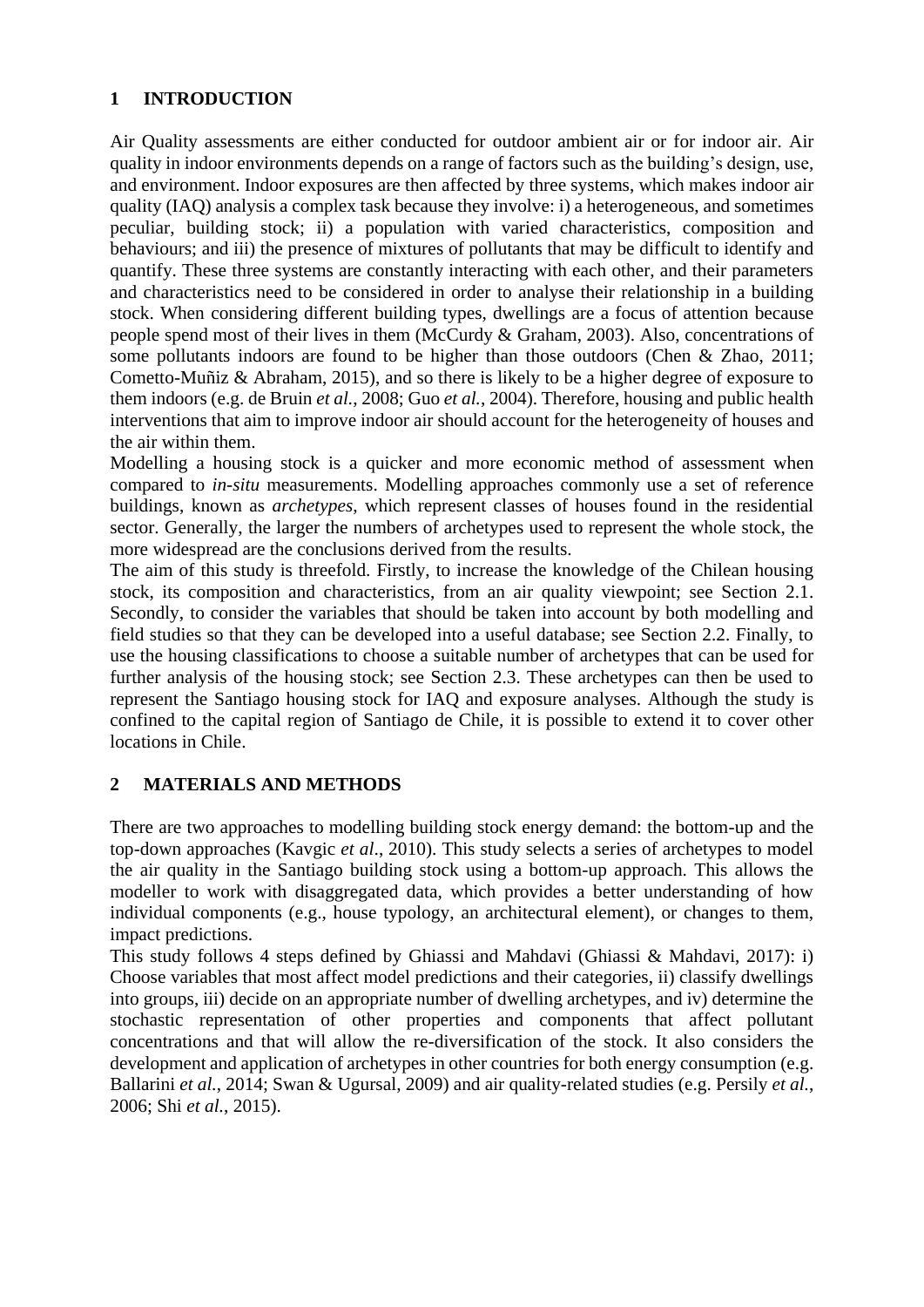# **2.1 Characteristics of dwellings in Chile and Santiago**

Chile is divided into 15 regions located in 7 different climate zones. Its housing stock comprises 6m houses whose characteristics vary according to the local weather conditions and the availability and the affordability of building materials. Chile is over 4,300km long, yet 41% of the population live in the metropolitan and capital region of Santiago de Chile whose stock is estimated to comprise 2.4m houses.

# **2.2 Sources of information on the building stock**

Three databases containing information on the buildings' characteristics are used: CENSUS 2002 (INE, 2003), CENSUS 2012 (INE, 2013), and the Annual Building Permit Reports (INE, 2016). CENSUS surveys are conducted every 10 years, and they collect basic self-reported information on each house and its occupants, hereon termed *cases*. The Annual Reports data is compiled and updated monthly, and contains information about building projects at the design stage.

CENSUS 2002 data provides information on basic geometry (i.e. apartment or house), the number and use of rooms, and information on occupants. It does not include information about the year of construction, the type of house (whether it is detached, semidetached or terraced), the size of the building, or the number of floors. For the purpose of this study, the cases are selected by occupancy (i.e. occupied houses), number of homes (equal to 1), and location (Santiago). By recoding the variables they are easier to control and missing data can be removed, including houses with absent occupants, empty houses (6.6%) and cases with more than 1 home per building (5.8%). The maximum number of occupants and enclosed areas are arbitrarily set to 6 and 7, respectively. The total remaining cases in Metropolitan Santiago is 1,369,314, representing a 68% of the Santiago stock.

Similar information is available from the last CENSUS 2012. However, this database is rejected due to inconsistencies in the data collection methods and to changes in the categories collected (structural differences). A new CENSUS 2017 is ongoing and the data may be available for future updates.

The last and most detailed database is the Annual Building Permit Reports, which contains statistical information of more than 103,146 construction projects or 1,337,639 houses built between 1990 and 2016, and corresponds to 55% of the Santiago stock. This information is reported by the owner and the architect of the project when applying for a construction permit and part of the information is compiled and registered by the National Institute of Statistics. The figures are published in an Annual Report. The data includes the total constructed area, number of floors, building type (detached, semidetached, terraced or apartment), and building materials. Although this database gives more detailed information on the buildings, it contains significant and obvious deficiencies that appear to be transcription errors. Therefore, this database is excluded from the classification process but is instead used to provide other peripheral values, such as building type and year of construction. The remaining cases have been collated and can be used to statistically determine parameters of interest for each archetype, such as floor area, or the number of storeys.

Consequently, the CENSUS 2002 database is used to classify the building stock according to key parameters and to select archetypes, and the Building Annual Reports aggregated databases are used to provide additional information on the archetypes.

## **2.3 Selection of relevant variables and categorization process**

The building design variables used during the categorization process were selected by their relevance to the final indoor pollutant concentration, based on information collected from the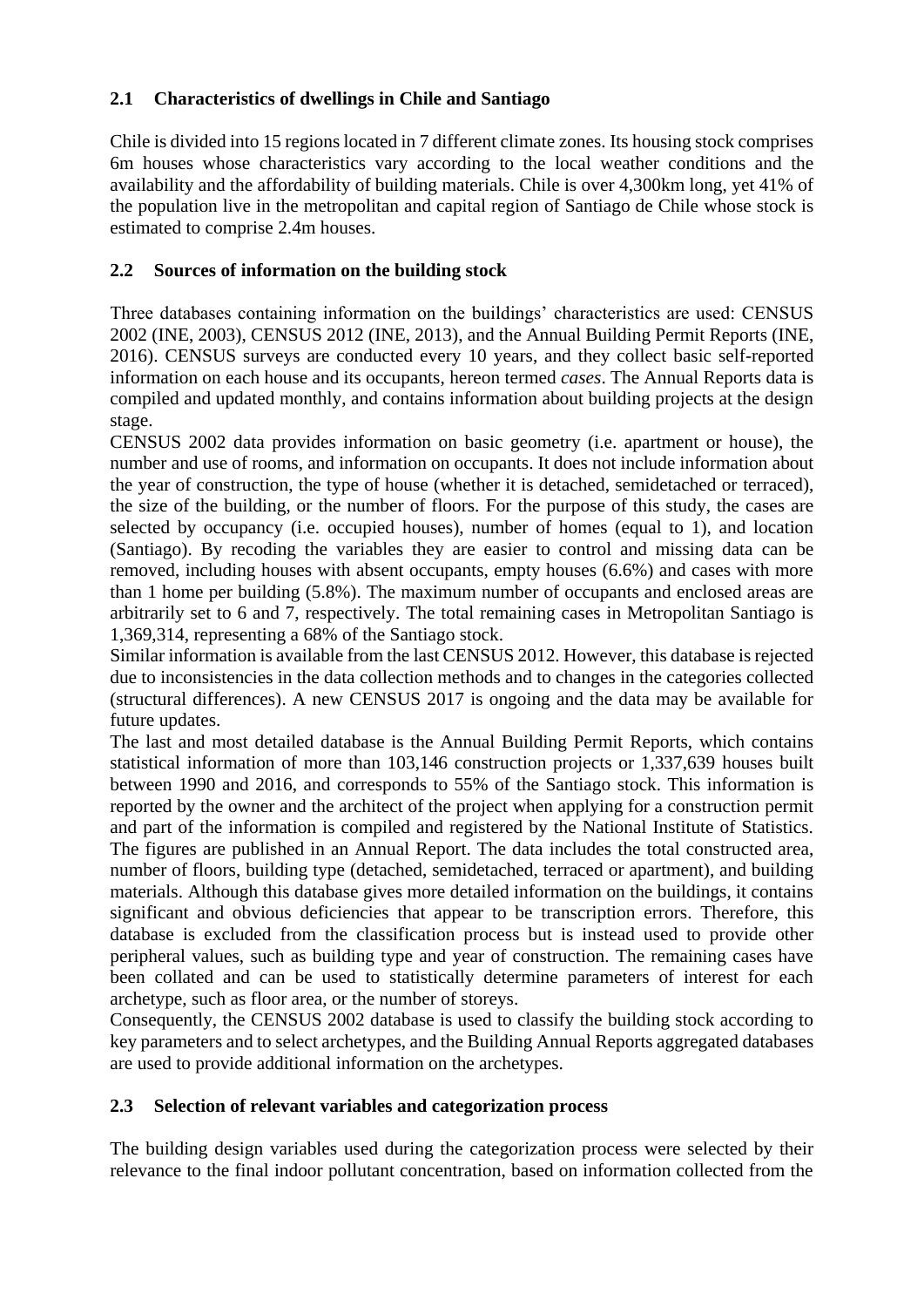literature. Two types of study are considered: those using field measurements and those modelling indoor pollutants. The former uses indoor measurements of concentrations of selected pollutants in order to identify common air quality issues and to relate them to a building's characteristics(Gilbert *et al.*, 2008; Langer & Bekö, 2013; Langer *et al.*, 2016). Some focus on sensitive groups of the population, showing the relationships between health outcomes and indoor variables (Chin *et al.*, 2014; Singleton *et al.,* 2017). The latter model one or more residences that represent the housing stock (A. Persily *et al.*, 2010; Shi *et al.*, 2015).

Studies that use housing stock models to predict energy demand are also included in the literature review due to the similarity of their methods used to analyse data, although there some differences between the key variables that area considered. Studies of IAQ using measurements of indoor pollutant concentrations relate their results to air change rates and the type of ventilation system, the location of the dwelling, the year of construction (correlated with emission rates), pollutant sources and their locations, occupancy levels and behaviour, and environmental parameters (i.e. temperature and relative humidity).

Other modelling studies, especially those investigating air infiltration rates, generally require similar variables: building type, geometry and size, permeability of the envelope, year of construction, number of floors, building orientation (Jones *et al.,* 2015; A. Persily *et al.,* 2010; Shi *et al.*, 2015). CONTAM is a multi-zone airflow and transport pollutant modelling tool (Dols & Polidoro, 2015) widely used to model indoor the pollutant concentrations found in different building types (Ng *et al.*, 2013), the analyses of strategies that might affect IAQ, and the parameters that most affect occupant exposures. It requires the definition of indoor zones and the interactions between them, and outdoor environmental parameters, such as wind speed and direction. These parameters are used to inform inputs to the database.

The resulting data is then used to select key variables for a categorization process based on house geometry or type, building size, and construction period. Ventilation and infiltration in Chilean houses is largely natural via windows and doors opening, and through the envelope. Therefore, mechanical ventilation systems are not expected to be influential and so the type of ventilation is not included as a variable. Following categorization of the dwellings into groups, average values of each group were related to each archetype, such as floor area, number of storeys, and number of occupants (see [Table 2\)](#page-4-0).

## **2.3.1 Geometry**

The CENSUS 2002 shows that 95.44% of the dwellings located within the urban area of the capital city are classified as a house or an apartment. Therefore, the housing stock can be divided approximately into those two categories. Other categories, such as the *conventillo* or *ruca* vernacular building types, correspond to building types that were built before 1935 and do not comply with the current building codes. By classifying in this way, the same dataset is then aggregated according to the building size.

## **2.3.2 Building Size**

Dwelling floor area is not included in the CENSUS surveys and so the number of rooms and bedrooms are used to approximate it. The maximum number of zones is arbitrarily set up to a threshold of 7 and the number of bedrooms ranges from 0 (i.e. in cases such as studio rooms) to 6 or 7 in apartments and houses, respectively. This gives 105 separate groups, hereon termed *cells*, where each dwelling is assigned to only one. The buildings are categorised according to their size within each cell, and distributed into smaller sub-cells based on the type of house and construction period.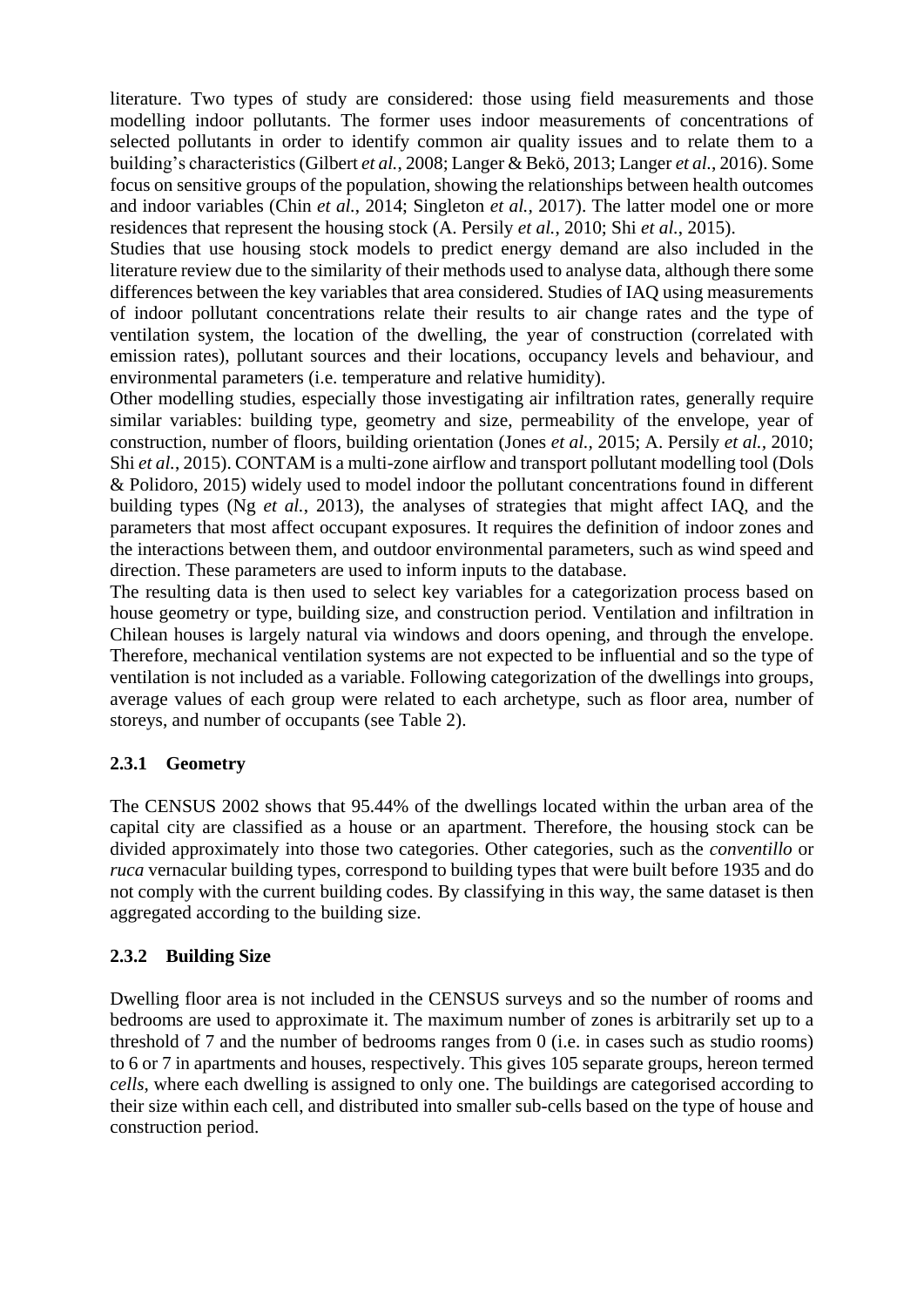#### **2.3.3 Type of House**

The dwelling type is given by the Building Permit datasets. Three categories can be considered according to the number of attachments or shared walls: i) detached, ii) semi-detached and endterrace, and iii) mid-terrace. None of the databases include information on the position of a dwelling within a terraced block of houses (e.g. end or mid-terrace) or the number of houses in a block. Therefore, the proportions of end- and mid-terrace buildings are estimated according to the probability of obtaining a given housing type. For example, the maximum number of houses in a block is arbitrarily limited to 20, and when a terrace contains 3 houses, 1 is classed as terraced whereas the other 2 houses are classed as semi-detached.





#### **2.3.4 Construction Period**

Table 1: Proportion of dwellings by construction period. Sources: Annual Reports (INE, 2017).

|                  | <b>Construction period</b> Number of Dwellings | Percentage |  |
|------------------|------------------------------------------------|------------|--|
| 1990 - 2007      | 890.889                                        | 66.6%      |  |
| <b>From 2008</b> | 446.750                                        | 33.4%      |  |
| Total            | 1,337,639                                      | 100%       |  |

|  | Table 2: Variables considered in the categorization process. |  |
|--|--------------------------------------------------------------|--|
|--|--------------------------------------------------------------|--|

<span id="page-4-0"></span>

| <b>Variables</b>                                                                                                                      | <b>Categories:</b><br><b>Percentage</b>                                              | Source of<br>information   | <b>Cumulative</b><br><b>Number of cells</b><br>2 |  |
|---------------------------------------------------------------------------------------------------------------------------------------|--------------------------------------------------------------------------------------|----------------------------|--------------------------------------------------|--|
| Geometry:                                                                                                                             | Apartments: 22.6%<br>Houses: 77.4%                                                   | <b>CENSUS</b><br>2002      |                                                  |  |
| <b>Building size:</b><br>Number of zones: from 1 to 7 and<br>Number of bedrooms: from $0$ (studio)<br>to 6 (apartments) or 7 (houses) |                                                                                      | <b>CENSUS</b><br>2002      | 105                                              |  |
| <b>Type of house:</b>                                                                                                                 | Detached: 40.92%<br>Semi-detached/<br>end-terraced: 32.58%<br>Mid-terrace: $26.50\%$ | <b>Building</b><br>permits | 217                                              |  |
| <b>Construction period:</b>                                                                                                           | 1990 - 2007: 66.6%<br>$>$ 2007: 33.4%                                                | <b>Building</b><br>permits | 434                                              |  |
| <b>Total cells:</b>                                                                                                                   |                                                                                      |                            | 434                                              |  |

The envelope structure and design of a house affects its thermal performance and airtightness. In Chile, dwellings built before 2000 had no thermal requirements and are generally considered as non-insulated, although some may have been. Dwellings designed between 2000 and 2007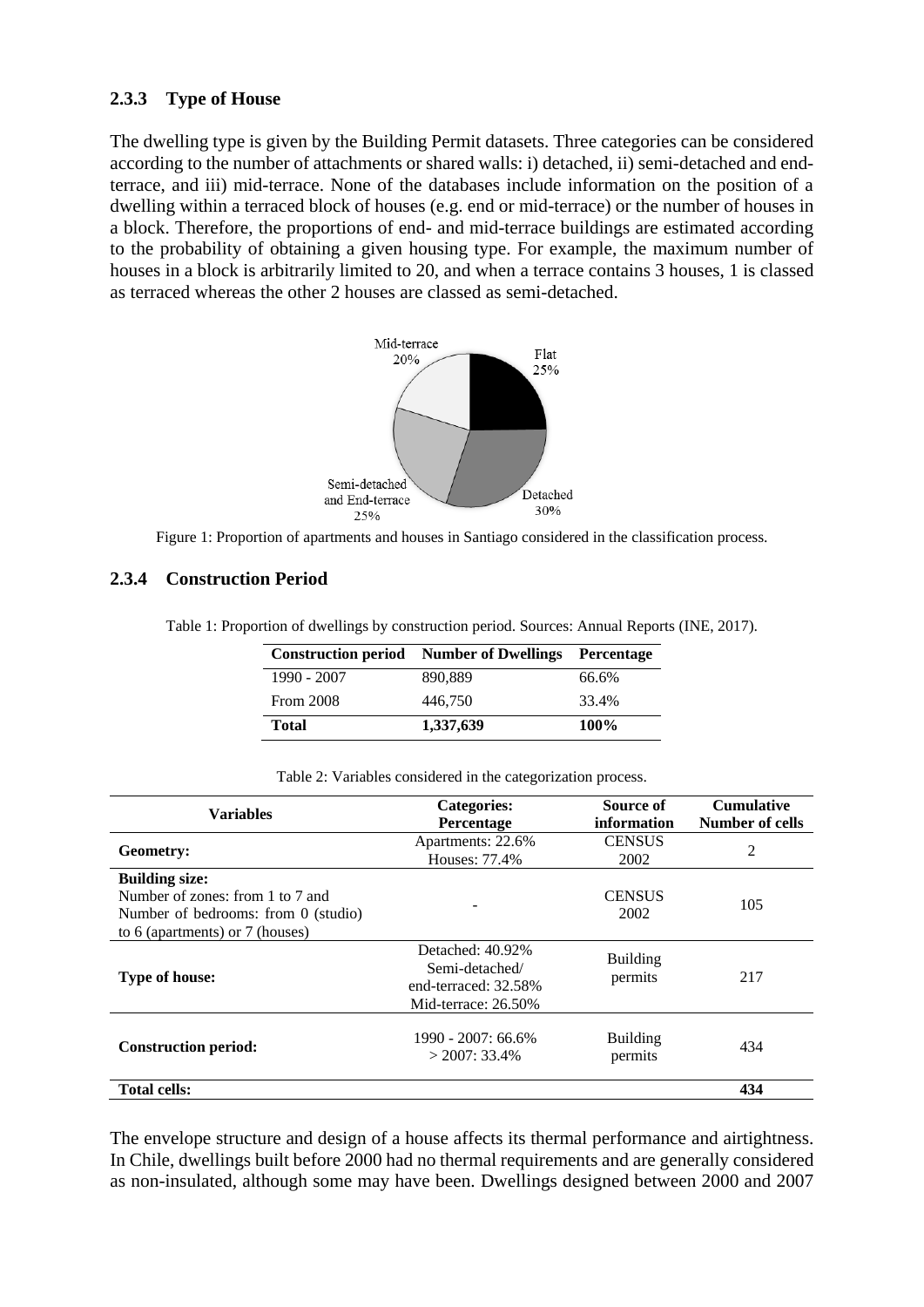are required to meet a maximum thermal transmittance for the roof, but not for the walls and windows. After 2007, building codes were upgraded and all new dwellings must meet a maximum thermal transmittance for all envelope components in contact with the ambient air. The requirement varies along the length of the country depending on the number of heating degree days. New changes to the building codes are about to be adopted, and so the database will need to be updated in the near future and new archetypes may be required.

In this study, the housing stock is divided into two age-related groups: those constructed before 2008 when little or no insulation was required by law, and those built thereafter with high levels of insulation; see Table 1. Houses constructed before 2008 that have been weatherised are not included. The Annual Reports are used to obtain the proportion of the stock belonging to each group because they contain the total number of dwellings registered per year (INE, 2017).

# **2.3.5 Floor Area, Number of Storeys, and Number of Occupants**

These values are given by the Building Permits aggregated database. The number of zones reported in the database can be associated with those of each archetype, and the mean calculated from each subset. The number of storeys and the number of occupants can be determined by the mode value in each cell. The relevant factors considered for the grouping process are given in Table 2.

# **3 RESULTS AND DISCUSSION**

## **3.1 Selection of Archetypes**

Each house is classified into one of 434 archetypes and the most representative can be selected using a range of statistical tests. A frequency plot can be used to rank the number of times each archetype appears in the database from highest to lowest; see [Figure 2.](#page-5-0)



<span id="page-5-0"></span>Figure 2: Frequency distribution of the archetypes.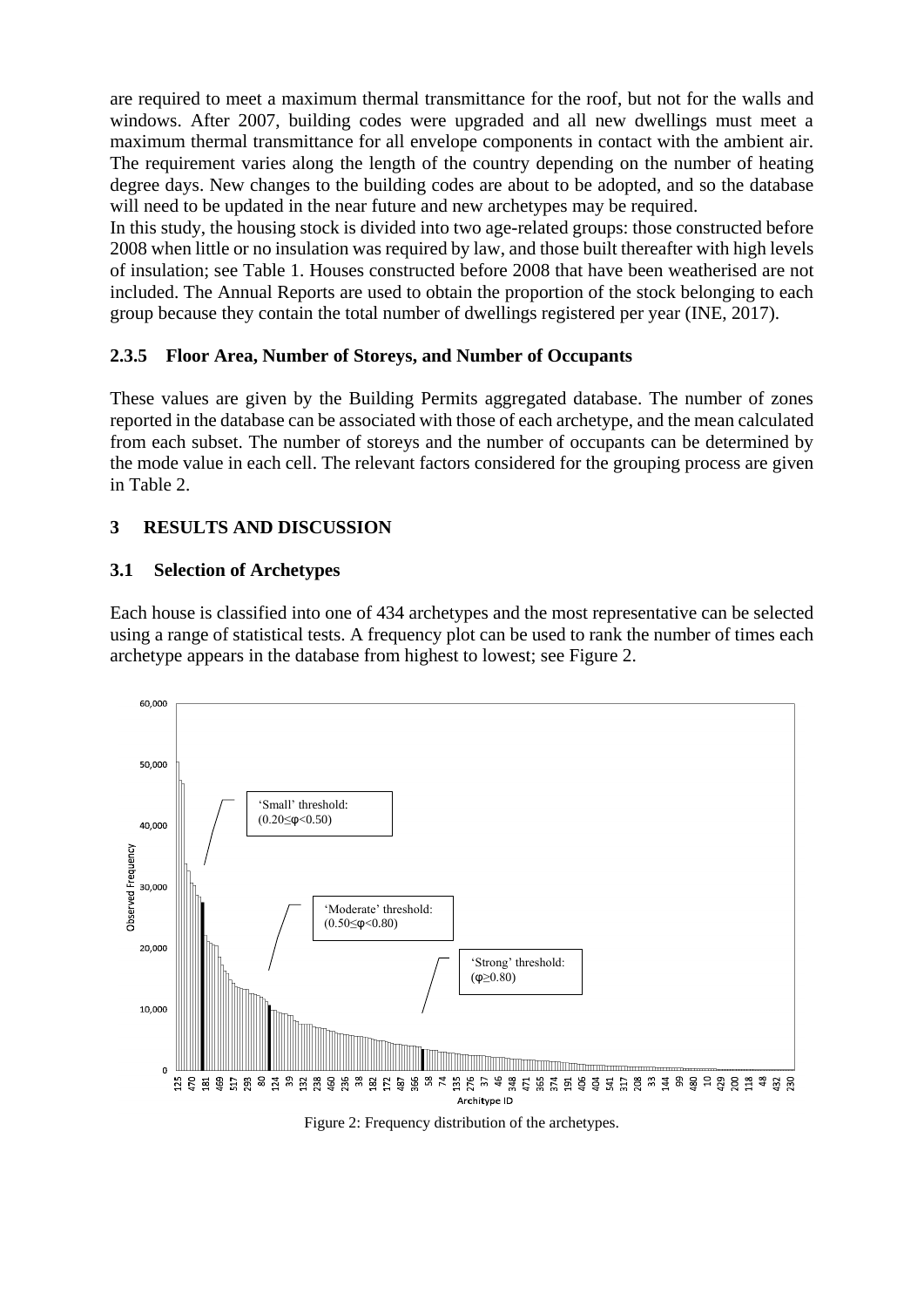Figure 2 shows that the archetype with the highest frequency has an ID of 125. Chi-squared  $(\chi^2)$  tests of statistical significance can be performed to compare the difference in frequency of each archetype to a lower ranked archetype (Field, 2013). For each comparison, effect sizes  $(\varphi)$ are used to obtain a standardised measure of the difference that is independent from the sample size (Cohen, 1990, 1992). Estimations of effect sizes across the whole stock can be quantified using the tables of Ferguson (2009) to show those considered be *small* (0.20  $\leq \varphi < 0.50$ ), *moderate* (0.50  $\leq \varphi$  < 0.80) and *strong* ( $\varphi \geq 0.8$ ) in magnitude, and are given in Table 3. Therefore, this approach accounts for both descriptive (percentages) and inferential (effect size) statistics. By comparing each archetype against the highest ranked archetype, those that have an effect sizes smaller than a particular threshold can be considered representative and those with larger differences can be excluded. Figure 3 shows the number of archetypes required to represent each centile of the building stock for each effect size threshold.

Table 3: Effect size of the archetypes classification. Effect size moderate or greater than 0.5 was considered relevant to this study.

| <b>Ferguson's benchmark for Effect Sizes</b> | <b>Number of archetypes</b><br>(retained) | Percentage of the stock represented |  |
|----------------------------------------------|-------------------------------------------|-------------------------------------|--|
| Small: $\varphi = 0.2$                       |                                           | 35.3%                               |  |
| Moderate: $\varphi = 0.5$                    | 35                                        | 62.8%                               |  |
| Strong: $\varphi = 0.8$                      | 88                                        | 90.5%                               |  |



Figure 3: Cumulative distribution of the archetypes according to the percentage of the housing stock represented by the effect size thresholds and two thresholds obtained from the review of the literature (dashed lines).

Figure 3 shows that 99.5% of the Santiago de Chile housing stock can be represented by 160 archetypes. However, limiting factors, such as time and effort, may require a more expedient number of archetypes. The gradient of the line in Figure 3 decreases as the number of archetypes increases, and so there is a law of diminishing returns where adding more archetypes to a set does not significantly increase the proportion of the building stock represented. Therefore, Figure 3 can be used to choose an appropriate number of archetypes for any given modelling task. Table 3 and Figure 3 show that an effect size of *moderate* magnitude ( $0.50 \le \varphi < 0.80$ ) requires the first 35 archetypes given in Figure 2 to represent 63% of the stock. Table 4 shows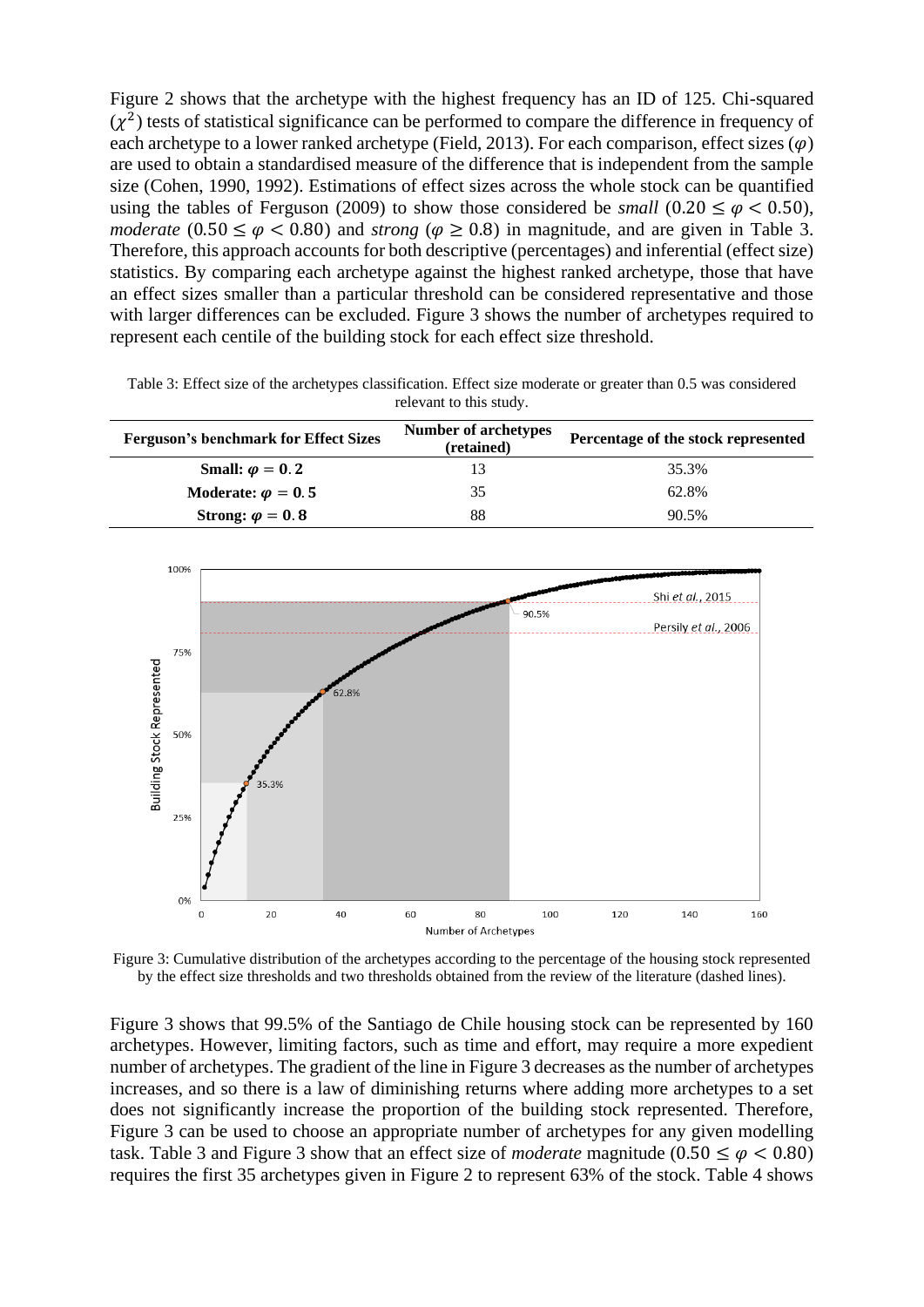the characteristics of these 35 archetypes. Similarly, an effect size of *small* magnitude (0.20  $\leq$  $\varphi$  < 0.50) requires the first 13 archetypes.

| <b>Variable</b>    | <b>Frequency</b>           |    |
|--------------------|----------------------------|----|
|                    | Apartment                  | 10 |
|                    | Detached                   | 10 |
| Type of building   | Semidetached / End-terrace | 8  |
|                    | Mid-terrace                |    |
| Number of Zones    | $3-6$                      |    |
| Number of Bedrooms | $1 - 3$                    |    |
|                    | Before 2008                | 24 |
| Age period         | <b>From 2008</b>           | 11 |

**Table 4:** Characteristics of the selected 35 archetypes.

#### **3.2 Examples of Archetype Parameters**

[Table 5](#page-7-0) presents the first 13 ranked archetypes identified in Figure 2, which represent 35.3% of the housing stock of Santiago de Chile. The ID Number indicates the initial position of each archetype among all 434. No statistical data on individual room heights are available to compute volumes, and so they are obtained from building codes, which specify a minimum of 2.4m.

<span id="page-7-0"></span>**Table 5:** Architectural elements and values of relevant parameters to be used when modelling the archetypes values obtained either from the databases or assumed from other sources.

| ID<br><b>Number</b> | Weighting<br>factor | <b>Construction</b><br><b>Period</b> | <b>Type of</b><br>dwelling | <b>Number</b><br>of Zones | Number of<br><b>Bedrooms</b> | <b>Mean floor</b><br>area $[m^2]$ | Number of<br>storeys |
|---------------------|---------------------|--------------------------------------|----------------------------|---------------------------|------------------------------|-----------------------------------|----------------------|
| 125                 | 48338               |                                      | D                          | 4                         | 2                            | 66.58                             |                      |
| 134                 | 45455               |                                      | D                          | 5                         | 3                            | 150.56                            |                      |
| 24                  | 44917               |                                      | $\overline{A}$             | 4                         | $\overline{2}$               | 70.32                             | 4-storey<br>building |
| 237                 | 38490               | 1                                    | $S+E$                      | 4                         | $\overline{2}$               | 55.05                             |                      |
| 246                 | 36195               | 1                                    | $S+E$                      | 5                         | 3                            | 103.53                            | 2                    |
| 32                  | 32387               |                                      | A                          | 5                         | 3                            | 104.33                            | 4-storey<br>building |
| 349                 | 31312               |                                      | M                          | 4                         | $\overline{2}$               | 50.64                             |                      |
| 358                 | 29444               |                                      | M                          | 5                         | 3                            | 146.79                            |                      |
| 133                 | 27545               |                                      | D                          | 5                         | 2                            | 150.56                            |                      |
| 31                  | 26356               |                                      | $\mathbf{A}$               | 5                         | $\overline{2}$               | 104.41                            | 4-storey<br>building |
| 181                 | 24242               | $\overline{2}$                       | D                          | $\overline{4}$            | $\overline{2}$               | 70.37                             |                      |
| 190                 | 22796               | 2                                    | D                          | 5                         | 3                            | 157.59                            |                      |
| 73                  | 22526               | 2                                    | $\mathbf{A}$               | 4                         | 2                            | 73.08                             | 4-storey<br>building |

**D**: Detached; **A**: Apartment; **S+E**: Semidetached and End-terrace; **M**: Mid-terrace.

**1**: built between 1990-2007 period; **2**: Built during or after 2008.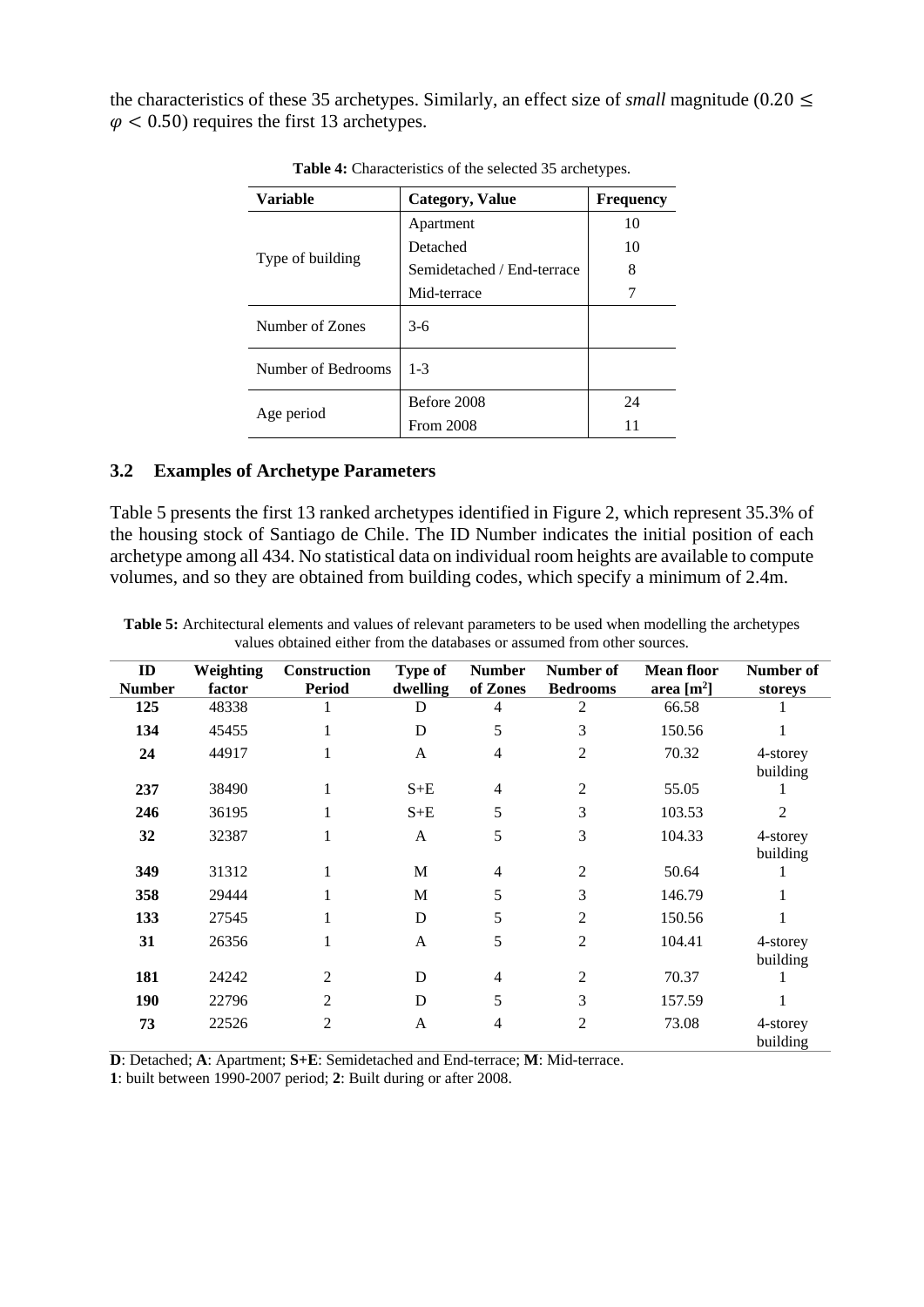## **4 CONCLUSIONS**

This paper uses available data contained within national censuses and building reports to identify sets of archetypes that are statistically representative of the housing stock of the metropolitan and capital region of Santiago de Chile. This is considered a proxy of the entire Chilean housing stock because 41% of the population is located there. The proportion of the stock represented increases with the number of archetypes, but there is a law of diminishing returns. Therefore, the number of archetypes can be chosen based on the research question and available resources.

The descriptive parameters of each archetype are informed by the elements of building design recorded by IAQ field studies and required as inputs to energy, ventilation, and pollutant transport modelling tools. Therefore, they can be used to model indoor environments and to test a range interventions designed to improve IAQ in Chilean houses.

The archetypes increase our understanding of the Chilean housing stock, highlight its heterogeneity, and show all available data on their characteristics. Existing databases are nonexhaustive and contain errors and so areas are highlighted where there is poor quality, or a lack of data, on the characteristics of houses, and occupants and their behaviour. This information can be used to inform future surveys of the Chilean housing stock.

Both the database and the archetypes will be shared in a public domain in the future.

# **5 REFERENCES**

- Ballarini, I., Corgnati, S. P., & Corrado, V. (2014). Use of reference buildings to assess the energy saving potentials of the residential building stock: The experience of TABULA project. *Energy Policy, 68*, 273-284.
- Chen, C. & Zhao, B. (2011). Review of relationship between indoor and outdoor particles: I/O ratio, infiltration factor and penetration factor. *Atmospheric Environment, 45*(2), 275-288.
- Chin, J. Y. *et al.* (2014). Levels and sources of volatile organic compounds in homes of children with asthma. *Indoor Air, 24*(4), 403-415.
- Cohen, J. (1990). Things I have learned (so far). *American psychologist, 45*(12), 1304-1312.
- Cohen, J. (1992). A power primer. *Psychological bulletin, 112*(1), 115-159.
- Cometto-Muñiz, J. E., & Abraham, M. H. (2015). Compilation and analysis of types and concentrations of airborne chemicals measured in various indoor and outdoor human environments. *Chemosphere, 127*, 70-86.
- de Bruin, Y. B. *et al.* (2008). Characterisation of urban inhalation exposures to benzene, formaldehyde and acetaldehyde in the European Union. *Environmental Science and Pollution Research, 15*(5), 417-430.
- Dols, W. S., & Polidoro, B. (2015). *CONTAM User Guide and Program Documentation*.
- Ferguson, C. J. (2009). An effect size primer: A guide for clinicians and researchers. *Professional Psychology: Research and Practice, 40*(5), 532.
- Field, A. (2013). *Discovering statistics using IBM SPSS statistics* (4th ed.). London: Sage.
- Ghiassi, N., & Mahdavi, A. (2017). Reductive bottom-up urban energy computing supported by Multivariate Cluster Analysis. *Energy and Buildings, 144*(5), 372-386.
- Gilbert, N. L., Guay, M., Gauvin, D., Dietz, R. N., Chan, C. C., & Lévesque, B. (2008). Air change rate and concentration of formaldehyde in residential indoor air. *Atmospheric Environment, 42*(10), 2424-2428.
- Guo, H., Lee, *et al*. (2004). Risk assessment of exposure to volatile organic compounds in different indoor environments. *Environmental Research, 94*(1) 57-66.
- INE. (2003). Censo de Población y Vivienda 2002. Santiago de Chile: Instituto Nacional de Estadísticas.